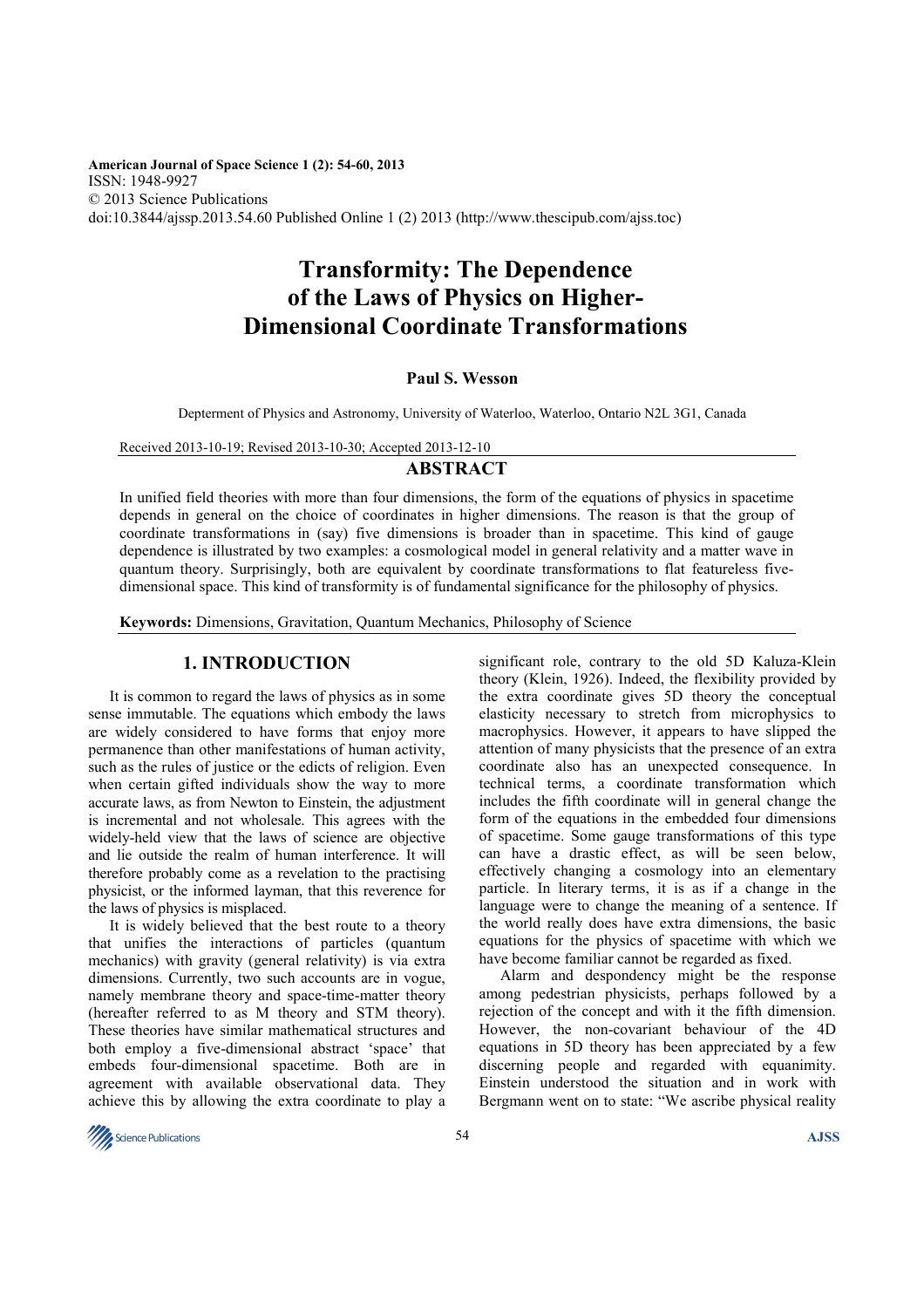to the fifth dimension" (Einstein and Bergmann, 1938). Einstein's contemporary, Sir Arthur Eddington, developed a comprehensive philosophy of physics, in which certain subjective elements occur as a necessary consequence of how humans see the world (Eddington, 1928). A modern version of Eddington's philosophy, in which 5D physics figures prominently, is due to (Wesson, 2011). His account has much in common, as regards the treatment of the equations of physics, with the book of (Hawking and Mlodinow, 2010), though the latter authors do not base their argument for a grand design on extra dimensions. As regards the effects of 5D coordinate transformations on 4D physics, the subject has been treated explicitly in two recent books (Wesson, 2006). It has also been examined by De Leon (2008), who has shown in considerable detail how a simple solution in 5D can lead to several different but acceptable physical models in 4D. The purpose of the present account is to bring this topic to a wider audience. While the issue is at base mathematical, it will become clear that there are broader implications of the dependence of the laws of physics on higher-dimensional coordinate transformations, which in short can be termed transformity.

In theories which involve relativity (which is essentially all of those in modern physics), the concept of transformity is related to that of covariance. The latter is the invariance of the 4D equations under changes of the labels for time and ordinary 3D space. Technically, transformity involves the breakdown of 4D covariance under coordinate transformations in ND where  $N \geq 5$ . However, this should actually be voiced in a positive way, since if appropriate transformations can be found, it is possible to generate new solutions to a set of field equations from a known one. This procedure is not restricted to finding 4D solutions from a 5D one. Einstein's field equations, for example, are commonly regarded as describing gravitational phenomena in a curved 4D spacetime. But those equations are not restricted to four dimensions and have been extended to higher ones, up to versions of string theory with  $N = 26$ . In Riemannian geometry, as used for Einstein's theory of general relativity, it is always possible to embed an ND theory in an  $(N+1)$  D manifold. This is guaranteed by a local embedding theorem which was outlined in a book by Campbell (2003), subsequently proved in detail in a Ph.D. thesis by Magaard and then applied to modern theories of the Kaluza-Klein type. Such 5D theories describe the gravitational and electromagnetic fields, with the equations of Einstein and Maxwell, plus a scalar field which is believed to concern the masses of particles and is frequently couched as an equation of the KleinGordon type. Depending on the application, the 5D formalism gives rise to the a for mentioned STM theory (Wesson, 2006) and M theory (Randall, 2002). The former uses the fifth dimension to give a geometrical origin for matter, while the latter uses it to explain the masses of particles. As a theory of fields, 5D relativity is classical in nature. But the quantum analog involves gravitons with spin 2, photons with spin 1 and scalar particles with spin 0. The last may be related to the Higgs mechanism by which particles acquire masses, currently under study at the Large Hadron Collider. It becomes apparent that 5D relativity has considerable scope and it accordingly affects many areas of physics (Halpern, 2004). It has, in particular, been employed to derive 5D models of the universe based on general relativity (De Leon, 1988; Seahra and Wesson, 2001; Robertson and Noonan, 1968; Rindler, 1997; Mashhoon *et al*., 1994) and 5D wave-mechanical models of particles based on quantum theory (Mashhoon and Wesson, 2011; Wesson, 2013; De Broglie, 1924; Feynman, 1950; Kocsis *et al*., 2011). Since it is inherent to 5D relativity, it also becomes apparent that transformity has considerable scope.

To illustrate the efficacy of transformity, two examples will be given in the next section. One concerns cosmology and the other concerns quantum theory. The working is mathematical, but the results are given a more qualitative interpretation in the last section.

## **2. TWO EXAMPLES OF TRANSFORMITY**

In order to match the nomenclature of 4D general relativity, the coordinates of a point in the 5D manifold are labelled  $x^0 = t$  for time,  $x^{123} = r\theta\phi$  or xyz for ordinary 3D space and  $x^4 = 1$  for the extra length (This is the usage in STM theory, while M theory commonly uses  $x^4 = y$ , a practise avoided here to forestall confusion). Then the interval between two nearby points is given in terms of the metric tensor by  $dS^2 = g_{AB} dx^A dx^B$  (A, B = 0,123, 4with summation over repeated indices). This contains the conventional 4D interval ds<sup>2</sup>  $g_{\alpha\beta}dx^{\alpha} dx^{\beta}$  ( $\alpha$ ,  $\beta$  = 0,123). But because  $g_{AB} g_{AB} = g_{AB} (x^{\gamma}, l)$  then generally  $g_{\alpha\beta} g_{\alpha\beta} (x^{\gamma}, l)$ and the 4D potentials may depend on the extra coordinate. For the purpose of the two examples to follow, it is not really necessary to assign the fifth coordinate  $x^4 = 1$  any special kind of physical meaning. However, those readers who wish to have a physical identification may like to note that there is a special class of metrics known as canonical, where it is assumed that the extra

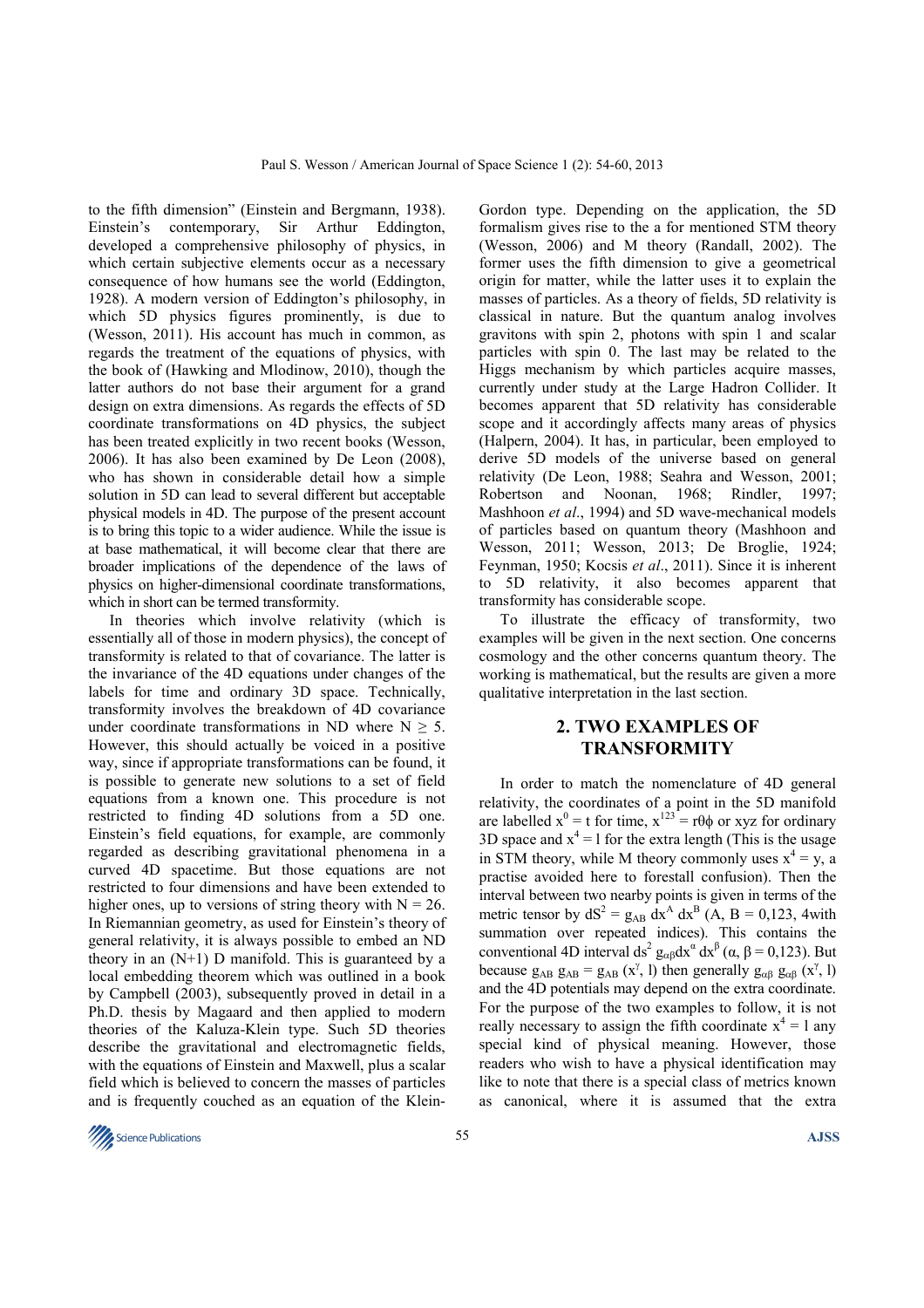coordinate measures the rest mass m of a test particle (Wesson, 2006; Mashhoon *et al*., 1994). There are actually two ways of doing this, suggested by the fundamental constants for gravitation and quantum physics. Namely  $1 = Gm/c^2$  and  $1 = h/mc$ , the Schwarzschild radius and the Compton wavelength. Here G is the gravitational constant, h is Planck's constant of action and c is the speed of light. To streamline the algebra, though, these constants can be absorbed via a suitable choice of units which renders their magnitudes equal to unity.

The field equations for 5D relativity are frequently taken to be the analogs of the 4D ones of general relativity as applied to the solar system. In terms of the Ricci tensor, they read Equation (1):

$$
R_{AB} = 0 (A, B = 0, 123, 4)
$$
 (1)

These have 15 independent components and numerous solutions of them are known (Wesson, 2006). It is now general knowledge that the 5D equations contain the 4D Einstein equations, by virtue of Campbell's embedding theorem (Campbell, 2003). Einstein's equations, in terms of the tensor named after him and the energy-momentum tensor, read Equation (2):

$$
G_{\alpha\beta} + \Lambda g_{\alpha\beta} = 8\pi T_{\alpha\beta} \tag{2}
$$

The cosmological constant  $\Lambda$  is included explicitly here because it will prove important in the second example below. It should be noted that the matter terms which appear on the right-hand side of (2) can, if so desired, be thought of as arising from the extra terms in (1) due to the fifth dimension. This is a corollary of Campbell's theorem and is the reason why STM theory is sometimes referred to as induced-matter theory.

Flat space in 5D is simply an extension of Minkowski space in 4D, with interval Equation (3):

$$
dS^2 = dT^2 - d\Sigma^2 \pm dL^2
$$
 (3)

Here  $d\Sigma^2$  is shorthand for the separation in 3D, so  $d\Sigma^2$ =  $dR^2$  +  $R^2$   $(d\theta^2$  +  $sin^2\theta$   $d\phi^2)$  in spherical polar coordinates or  $d\Sigma^2 = (dx^2 + dy^2 + dz^2)$  in Cartesian coordinates. The last term in (3) canhave either sign, depending on whether the extra coordinate is spacelike or timelike (It does not have the nature of a time, so there is no problem with closed timelike paths which lead to paradoxes with causality). For the 5D canonical metric mentioned above, it is known that the sign choice in the

metric is connected with the sign of the cosmological constant:  $\Lambda$  > 0 for a spacelike extra dimension and  $\Lambda$  < 0 for a timelike extra dimension.

Transformity, as defined before, implies that a given situation in 5D can lead to different physical situations in 4D. This sounds blasphemous when judged from the viewpoint of classical general relativity. But that it can happen when the theory is widened by extra dimensions may be appreciated by considering the groups of coordinate transformations involved in 5D and 4D Equation (4):

$$
x^{A} \to x^{A}(x^{B}), x^{a} \to x^{a}(x^{B})
$$
\n
$$
(4)
$$

These are not equivalent, the former being broader than the latter (A = 0-5,  $\alpha$  = 0-4). A little thought shows that, provided coordinate transformations involve the extra coordinate in a meaningful way, a single algebraic form in 5D can change to different forms in 4D and insofar as we ascribe different physics to different algebraic models, a given 5D form can yield different kinds of 4D physics. Consequences of transformity occur throughout the last 20 years' work on unconstrained 5D relativity (Wesson, 2006; De Leon, 2008; 1988; Mashhoon *et al*., 1994). It is hoped that the present account will serve to focus attention on the underlying cause, which is the discrepancy in the transformation groups (4). Arguably, the best way to illustrate the effects of transformity is to show how it is possible to go from the flat 5D space (3) to curved 4D spaces, which interpreted using general relativity describe situations with significant physics. That is, in loose language, to go from a featureless situation to ones with real physics.

Cosmology provides the first example. Consider the flat metric (3) with coordinates T, R,  $θ$ ,  $φ$ , L when the angles  $\theta$ ,  $\phi$  are held fixed but the other measures are changed to t, r, l.

Where Equation (5):

$$
T(t,r,l) = \frac{\alpha}{2} \left[ \left( 1 + \frac{r^2}{\alpha^2} \right) t^{1/\alpha l^3/(1-\alpha)} - \frac{t^{(2\alpha-1)/\alpha l(1-2\alpha)/(1-\alpha)}}{(1-2\alpha)} \right]
$$
  
\n
$$
R(t,r,l) = rt^{1/\alpha l^3/(1-\alpha)}
$$
  
\n
$$
L(t,r,l) = \frac{\alpha}{2} \left[ \left( 1 - \frac{r^2}{\alpha^2} \right) t^{1/\alpha l^3(1-\alpha)} + \frac{t^{(2\alpha-1)/\alpha_l(1-2\alpha)/(1-\alpha)}}{(1-2\alpha)} \right]
$$
\n(5)

Here  $\alpha$  is a dimensionless constant whose significance will soon become clear. The extra dimension is taken to be spacelike in (3), which by some tedious algebra can be shown to become Equation (6):

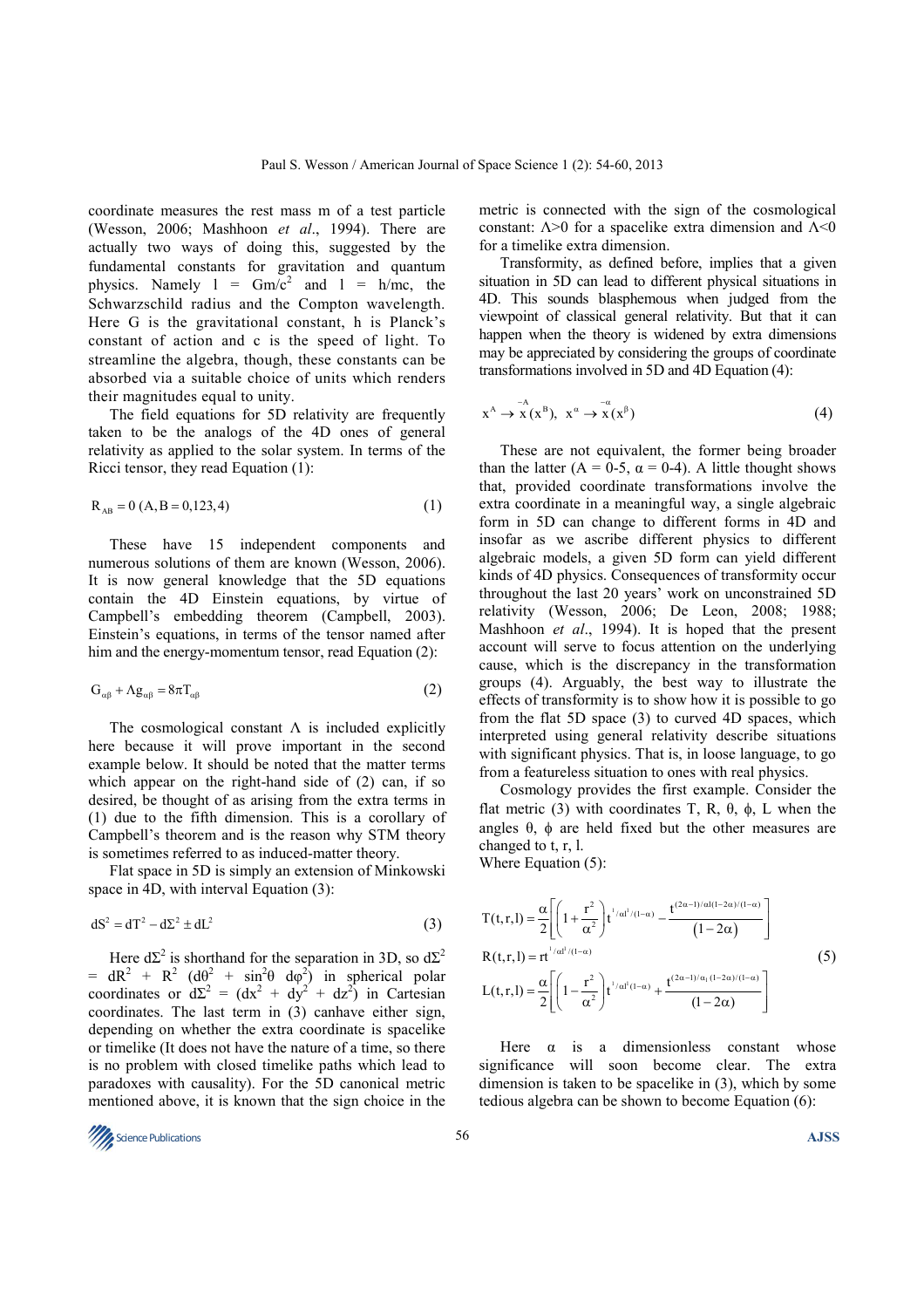$$
dS^{2} = l^{2}dt^{2} - t^{2/\alpha l 2/(1-\alpha)} \left( dr^{2} + r^{2} d\Omega^{2} \right) - \frac{\alpha^{2} t^{2}}{(1-\alpha)} dl^{2}
$$
 (6)

This metric is recognized as one of a class found originally by Ponce De Leon, who looked for 5D solutions to the field Equation (1) that reduce on the hypersurfaces  $l$ = constants to the standard Friedmann-Robertson-Walker ones of general relativity (De Leon, 1988). In fact, the 4D part of (6) describes FRW models with flat space sections and scale-factors  $S(t) \sim t^{1/\alpha}$  for the expansion rate. (The angular part of the metric is written in shorthand using  $d\Omega^2 = d\theta^2 + \sin^2\theta \ d\varphi^2$ ) The choice  $\alpha = 3/2$  gives back the Einstein-deSitter model with  $S(t) \sim t^{2/3}$ , which is the simplest realistic cosmology in general relativity. The interpretation of (6) as FRW models is confirmed by working out its properties of matter using Einstein's Equation (2) and the 4D part of (6). Assuming that the matter is a perfect fluid with density ρ and pressure p, these are found to be specified by Equation (7):

$$
8\pi \rho = \frac{3}{\alpha^2 \tau^2}, \quad 8\pi \rho = \frac{2\alpha - 3}{\alpha^2 \tau^2} \tag{7}
$$

where,  $\tau \equiv$  lt is the proper time. The equation of state is p =  $(2\alpha / 3-1)\rho$ . For  $\alpha = 3/2$ , the density and pressure are  $\rho =$  $1/6\pi\tau$  2 with p = 0, which is the standard dust model. For  $\alpha$ = 2,  $\rho = 3/32\pi\tau^2 = 3p$ , which is the standard radiation model. In summary, reasonable models for the universe are obtained by applying transformity to flat space.

Quantum mechanics provides the second example. The first working model for quantum phenomenon was provided by the wave mechanics of De Broglie, which was cast into the form of an equation applicable to the hydrogen atom by Schrodinger. The general, relativistic form of the Schrodinger equation is the Klein-Gordon equation. While existing since 1924, wave mechanics has undergone a resurgence in modern times, with new versions of the double-slit experiment and renewed interest in neutron interferometry (Kocsis *et al*., 2011). Since 5D relativity includes a scalar field believed to be related to the masses of particles, a challenge for it is to make contact with wave mechanics and especially with the Klein-Gordon equation (which can be regarded as a kind of field equation with particle rest mass as source). Assuming that De Broglie waves propagate through the vacuum, it is natural to consider the de Sitter solution of general relativity. In this, the energy density of the vacuum is measured by the cosmological constant  $\Lambda$ (Wesson, 2006). The de Sitter solution in Einstein's theory is commonly given in textbooks in two forms, a

cosmological (expanding) version and a local (static) version. These are related by a somewhat involved (4D) coordinate transformation, whose precise form need not be repeated here. But it was shown long ago by Robertson that the cosmological version of de Sitter space could be embedded by a coordinate transformation in 5D Minkowski space (Robertson and Noonan, 1968) and more recently Rindler has given a thorough demonstration of the same thing for the static version, showing that it maps to a kind of sphere in flat 5D space (Rindler, 1997). If the goal is to use transformity to go between flat space and a De Broglie wave propagating in the (de Sitter) vacuum, the remaining step is to connect the vacuum metric to a wave metric. This has been done by Wesson (2013). The details are not really necessary, since the flatness of the wave metric in question can be shown quickly by computer, as can the fact that it satisfies the field Equations (1). The metric is of canonical form, with interval Equation (8):

$$
dS^{2} = \frac{l^{2}}{L^{2}}
$$
\n
$$
\left[ c^{2}dt^{2} - \exp\left[\pm \frac{2i}{L}(ct + \alpha x)\right]dx^{2} - \exp\left[\pm \frac{2i}{L}(ct + \gamma z)\right] + dt^{2} + dt^{2}
$$
\n
$$
\left[\pm \frac{2i}{L}(ct + \beta y)\right]dy^{2} - \exp\left[\pm \frac{2i}{L}(ct + \gamma z)\right]dz^{2} + dt^{2}
$$
\n(8)

Hence the constant length L is related to the cosmological constant by  $\Lambda = -3/L^2$ . There is a wave in 3D, whose frequency is  $f = 1/L$  and whose wave-numbers in the three directions of ordinary space are  $k_x = \alpha/L$ ,  $k_y$ =  $\beta$ /L and  $k_z = \gamma$ /L. The dimensionless constants  $\alpha$ ,  $\beta$ ,  $\gamma$ are arbitrary, so the speed of the wave in the x-direction (say) is  $c/\alpha$  and can exceed the speed of light c (which is here kept explicit). Other properties of the wave show that it is of De Broglie type and obeys his relation  $2v_pv_g$  $= c<sup>2</sup>$  between the phase velocity and the group velocity (De Broglie, 1924). In wave mechanics, the phase velocity refers to the oscillations in the vacuum, while the group velocity is identified with the speed of the associated particle. These complementary phenomena are, of course, the essence of wave-particle duality. Incidentally, the equations of motion which go with the metric (8) yield the Klein-Gordon equation (Mashhoon and Wesson, 2011). Considering the complexity of the physics implied by the wave metric (8), it is remarkable that the latter is related to the metric (3) of flat space.

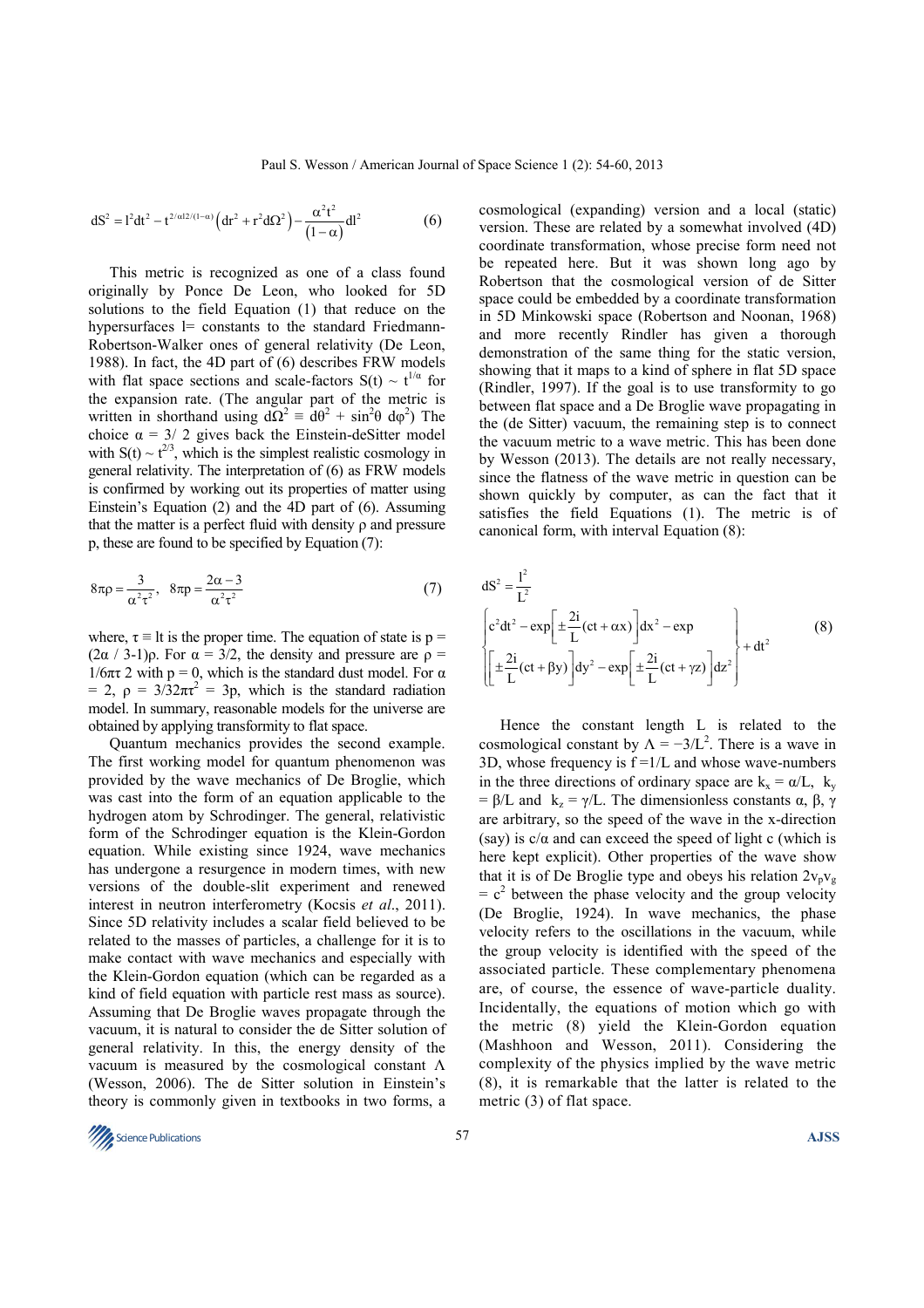## **3. CONCLUSION**

Transformity may be regarded as a kind of hidden principle of N-dimensional field theory and there are good reasons why it is only now emerging as a subject of discussion. It says that, given a 'big' space of dimension (*N*+1) that contains a 'little' space of dimension *N*, the group of coordinate transformations for the former is broader that for the latter, so in general a change of coordinates in the big space will change the appearance of the equations of physics in the observer's little space. This was illustrated in the foregoing section, where two examples were given showing how a flat space in 5D can be changed to curved spaces in 4D, as relevant to cosmology and wave mechanics.

These cases fit naturally into the modern versions of 5D relativity known as space-timematter theory and membrane theory. It is important to realize that in both of these theories, the 4D part of the 5D metric depends in general on the extra coordinate  $x^4 = 1$ . This is quite different from the old Kaluza theory, where the so-called "cylinder condition" ruled out dependency of the metric coefficients on l (Klein, 1926). The modern theories also eschew the condition introduced by Klein known as "compactification", where the extra dimension is assumed to be rolled up to an unobservably small size. The richness of the algebra of unconstrained 5D relativity leads to situations where a given metric in 5D can correspond to different metrics in 4D and thereby to different physics. The examples given above show this, though it should be pointed out that transformity is not restricted to 5D.

In a theory with N dimensions, the field equations determine the components of the metric tensor  $g_{AB}$ , which is symmetric. Regarding  $g_{AB}$  as an N×N array, there are  $N^2$  components, but they are not all independent. Along the diagonal there are N elements, so in each of the symmetric off-diagonal sectors there are  $(N^2-N)/2$  elements. This plus the number along the diagonal shows there are  $(N^2-N)/2 + N = N(N+1)/2$ independent components of g<sub>AB</sub>. These are exactly determined by the field equations 0  $R_{AB} = 0$  which has the same number of independent components. Both STM and M theory have  $N = 5$ , so there are 15 physically relevant components of the field equations. More complicated theories use N>5. Increasing the dimensionality N does not necessarily lead to improved understanding, because the physical meaning of the higher-dimensional coordinates becomes less clear. The field equations also become harder to solve as N increases. However, in any theory of this type, the

coordinates are arbitrary as they are in Einstein's 4D theory (covariance). For any N, there are N degrees of freedom available to choose the coordinates in a way which renders the field equations easier to solve. For  $N =$ 5, four of these degrees of freedom are frequently used to remove the electromagnetic potentials  $(g_{4\alpha})$ , as was done for the metrics (6) and (8). For the latter case, the remaining degree of coordinate freedom was used to flatten the scalar potential  $(g_{44})$ , giving the canonical metric. Interestingly, the availability of N degrees of coordinate freedom means that an ND metric can always be put into the form of an (N-1)D one, plus an extra piece which is flat and therefore physically innocuous. This is another consequence of Campbell's theorem, which applies to any value of N (Campbell, 2003). While special values of N may have certain appeal because of the group structure, transformity implies that there is no 'magic' value of N.

Flatness is a special property of certain solutions to the ND field equations, which some workers find of special interest. However, it may not always be apparent. For example, the cosmological and wave-type metrics given above do not look flat and this property is only revealed by fairly complicated coordinate transformations. It should also be emphasised that there are many solutions of the 5D field equations (1) which have physically-reasonable forms but are not flat (Wesson, 2006). That is, they have a vanishing Ricci tensor but a non-vanishing Riemann tensor ( $R_{AB} = 0$ ,  $R_{ABC}^D \neq 0$ ; the second has a greater number of independent components than the first). The best-known class of 5D solutions of this type are the 3D sphericallysymmetric objects known as solitons. The 4D part of the 5D soliton metric is a generalization of the standard Schwarzschild metric of general relativity and both have singularities at the centre of ordinary 3D space. It was demonstrated many years ago by Tangherlini and others that the Schwarzschild solution of Einstein's equations can only be embedded in a flat space if  $N \geq 6$ . To embed any solution of Einstein's equations in a flat space the latter must have  $N \geq 10$ , a property basic to the approach to unification known as supersymmetry.

In 5D, a preferred way to solve the field equations is to presume the existence of a gauge. This is commonly a function of the extra coordinate  $(x^4)$ , which is multiplied onto a 4D metric that depends on the coordinates of spacetime  $(x^{\gamma})$ . The canonical metric of STM theory and the warp metric of M theory both involve gauges. An advantage of the gauge approach is that it separates the dependency of the physics on  $x^4$  and  $x^7$ , making for an

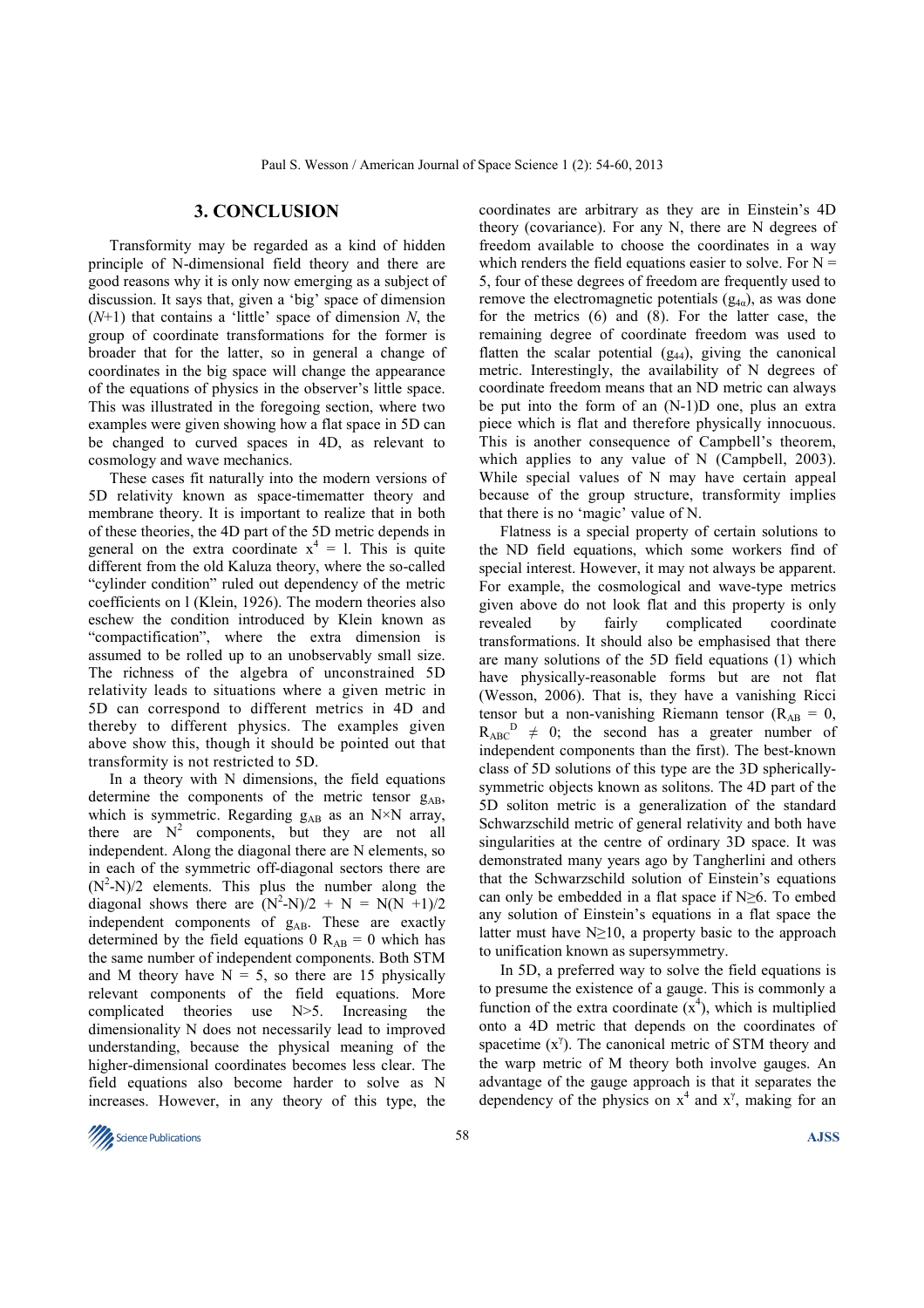easier interpretation. However, not all solutions of the field equations can be put into gauge form and even if there is a well-defined gauge, it is not clear if the 4-space experienced by an observer is the whole of the 4D part of the metric or only its post-gauge  $x^{\gamma}$ -dependent part (This problem of interpretation also exists in 4D scaleinvariant theories, where a scalar function multiplies a 4D spacetime and the two choices are referred to as the Jordan and Einstein frames). It should also be pointed out that a change to the gauge function, even a small or trivial one, can significantly alter the physics experienced by an observer confined to the 4D  $x^{\gamma}$  dependent subspace. This happens, for example, in the canonical metric where a shift  $(1\rightarrow l_0)$  in the extra coordinate causes a divergence to appear in the purely 4D cosmological 'constant' (Wesson, 2006; Mashhoon and Wesson, 2011). This constitutes a special kind of transformity and is one of the things that need further study. A possible application of gauge-like transformity concerns the interpretation of quantum mechanics due to Stueckelberg and (Feynman, 1950). They argued that, in order to correctly calculate the probability of a particle moving between one location and another in 4D spacetime, it is necessary to take into consideration all conceivable paths, not only the classically-preferred or shortest one. This sum-over-paths interpretation of quantum mechanics draws support from several directions and has been adopted into cosmology by Hoyle and Narlikar (1995), Hawking and others (Wesson, 2006). But where does it originate? A plausible explanation is that the many gauges of 5D manifest themselves as the sum-over-paths of a particle in 4D.

It has been seen that transformity can affect both cosmology and particle physics. Solutions of the field equations (1) relevant to those subjects are given by metrics (6) and (8). These look very different; but they are in fact equivalent via coordinate transformations to the metric (3) of flat 5D space. This is typical of transformity, which arises essentially because the group of 5D coordinate transformations is broader than the group of 4D transformations, so a change involving the fifth coordinate affects the 4D physics. An implication is that 5D physics concerns not only the search for solutions of the field equations, but also a search for appropriate coordinate systems. This may at first appear to be a drawback of 5D physics. But on second thought, such an opinion is recognized as coming from a viewpoint restricted to 4D, where the arbitrariness of coordinates is frequently regarded as a nuisance. Instead, transformity should be regarded as an integral part of the

quest for unification. It applies in any unrestricted *N*D theory and is in fact an inevitable consequence of the algebra of such theories. From the mathematical side, transformity should be regarded as an algebraic technique, akin to others in field theory such as covariance. From the physical side, it fits with the views of Eddington and others (Eddington, 1928; Wesson, 2011) who argue that to a certain extent the laws by which the world is described depend on how humans perceive it.

### **4. ACKNOWLEDGEMENT**

Thanks for comments go to J.M. Overduin and other members of the Space-Time-Matter group (http://5Dstm.org).

### **5. REFERENCES**

- Campbell, J.E., 2003. A Course of Differential Geometry, Clarendon, Oxford. L. Magaard. Ph.D. **Thesis**.
- De Broglie, L., 1924. A tentative theory of light quanta. Philosoph. Mag. Series 6, 47: 446-458. DOI: 10.1080/14786442408634378
- De Leon, J.P., 1988. Cosmological models in a Kaluza-Klein theory with variable rest mass. Gen. Rel. Grav., 20: 539-550. DOI: 10.1007/BF00758909
- De Leon, J.P., 2008. Kaluza-klein solitons re-examined. Int. J. Mod. Phys. D., 17: 237-237. DOI: 10.1142/S0218271808011973
- Eddington, A.S., 1928. The Nature of the Physical World. 1st Edn., Cambridge University Press, Cambridge.
- Einstein, A. and P. Bergmann, 1938. On a generalization of kaluza's theory of electricity. Ann. Mathem., 39: 683-701.
- Feynman, R.P., 1950. Mathematical formulation of the quantum theory of electromagnetic interaction. Phys. Rev., 80: 440-457. DOI: 10.1103/PhysRev.80.440
- Halpern, P., 2004. The Great Beyond. 1st Edn., Wiley, Hoboken, N.J.
- Hawking, S.W. and L. Mlodinow, 2010. The Grand Design. 1st Edn., Bantam, New York.
- Hoyle, F. and J.V. Narlikar, 1995. Cosmology and action-at-a-distance electrodynamics. Rev. Mod. Phys., 67: 113-155. DOI: 10.1103/RevModPhys.67.113
- Klein, O., 1926. Quantentheorie und fünfdimensionale Relativitätstheorie. Z. Phys., 37: 895-906. DOI: 10.1007/BF01397481